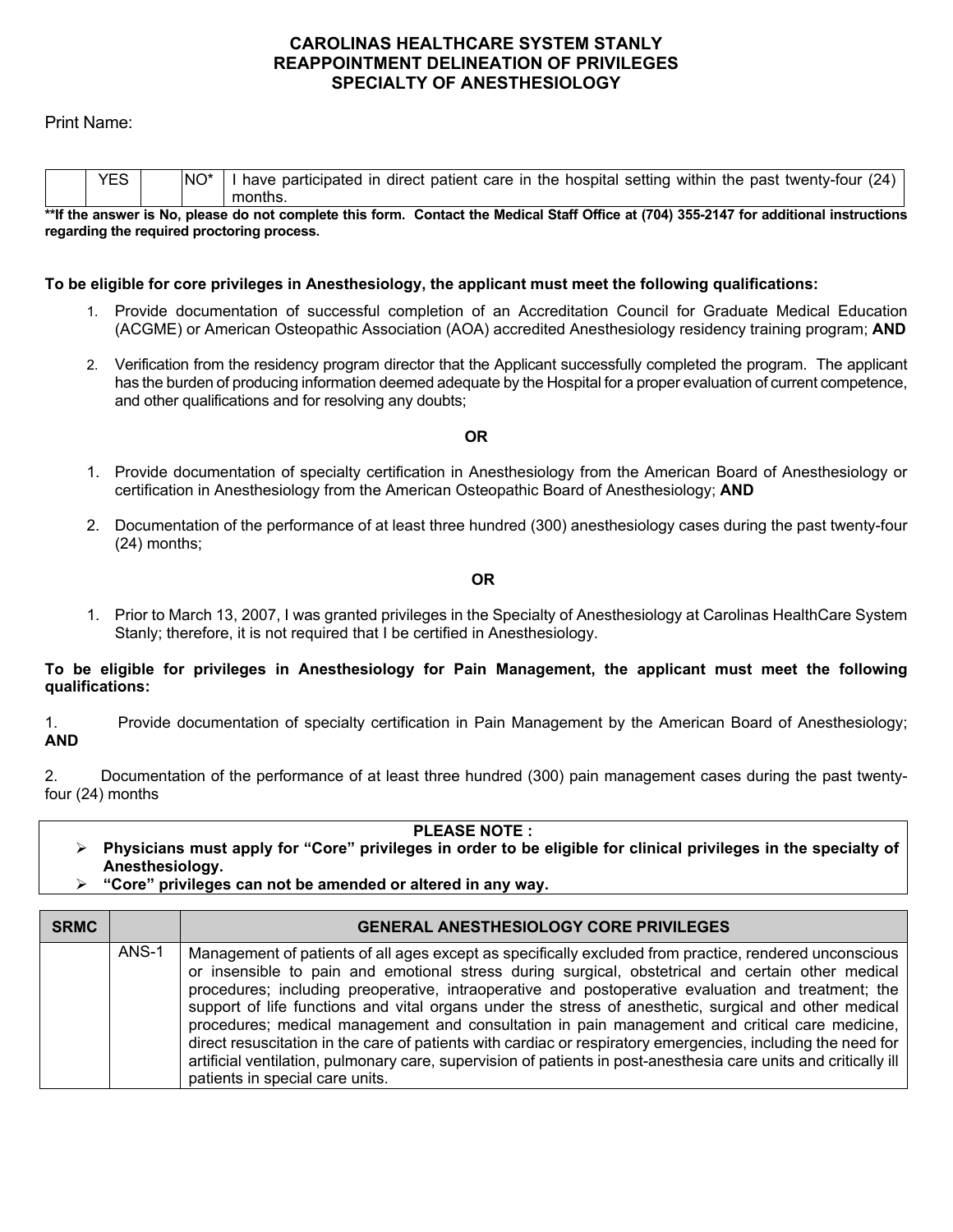Note: Privileges include but are not limited to, airway management, arterial and central venous cannulation, central neuraxial blockade (spinal, epidural), diagnostic and therapeutic management of acute pain, general anesthesia, including invasive monitoring; respiratory therapy, including long-term ventilatory support; and airway management, including cricothyroidotomy, intravenous conscious sedation local and regional anesthesia with and without sedation, including topical and infiltration, minor and major nerve blocks, intravenous blocks, spinal, epidural and major plexus blocks, management of common intraoperative problems, management of common PACU problems, management of acute perioperative pain, management of fluid, electrolyte and metabolic parameters, management of hypovolemia from any cause, management of malignant hyperthermia, manipulation of body temperature, manipulation of cardiovascular parameters, obstetric anesthesia, peripheral nerve block, preoperative evaluation/anesthetic, pulmonary artery catheter insertion and management consultation, resuscitation of patients of all ages sedation/monitored anesthetic care, sedation and analgesia, single lung anesthesia.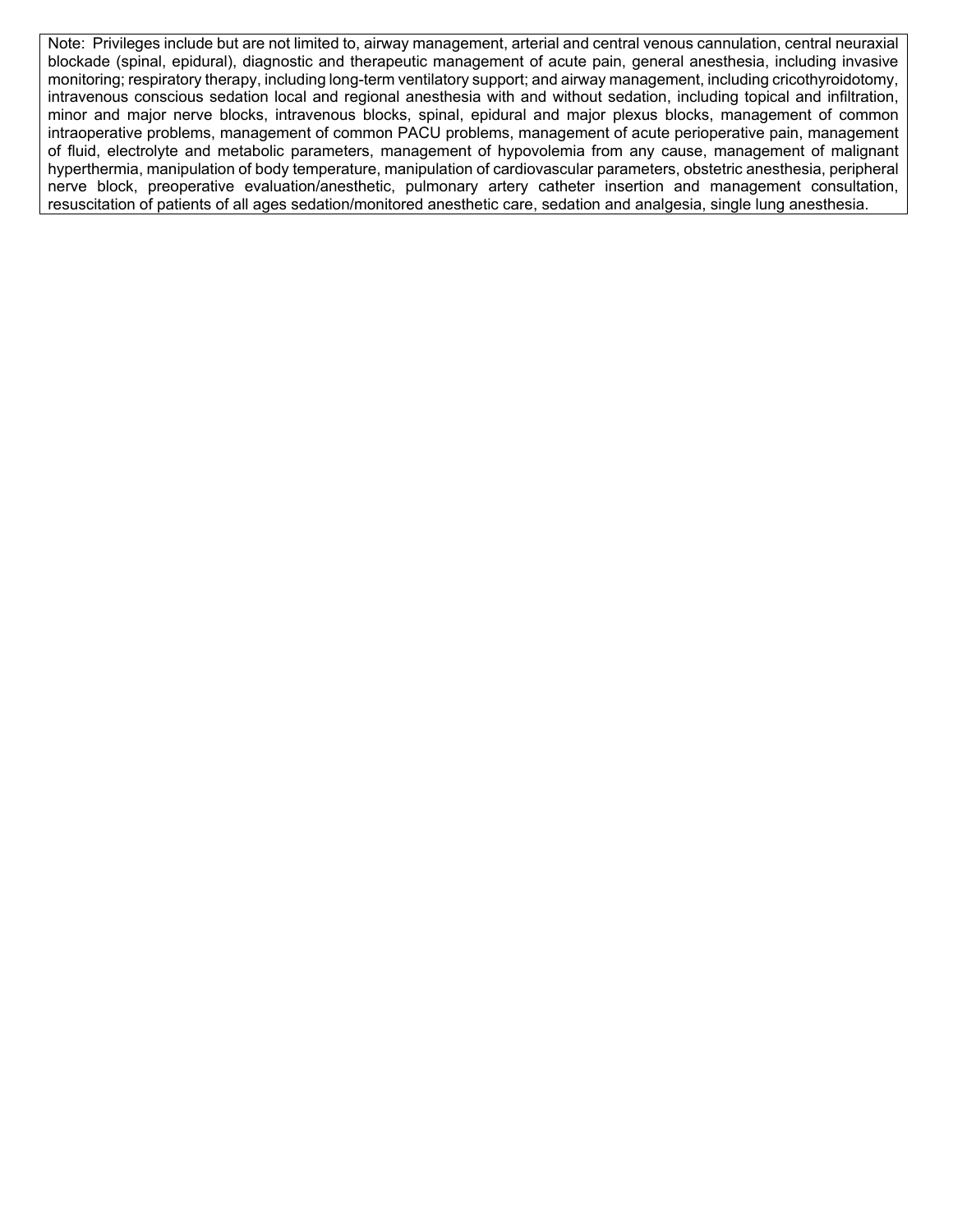#### **\*SPECIAL PRIVILEGES (SEE QUALIFICATIONS AND/OR SPECIFIC CRITERIA) – Please make sure you read all required criteria (begins on page 6) for the privileges listed below and provide all applicable documentation.**

## **To be eligible for core privileges in Pain Medicine, the applicant must meet the following qualifications:**

- $\Box$  If the applicant is not currently certified in Anesthesiology by the American Board of Medical Specialties (ABMS) or the American Osteopathic Association (AOA), the applicant must:
	- 1. Provide documentation of successful completion of an ACGME or AOA accredited Anesthesiology Residency training program, within the past five (5) years. The applicant will have five years from the date of completion of a Residency training program to obtain certification in Anesthesiology by the ABMS or AOA in order to remain eligible to maintain privileges; **AND**
	- 2. Verification from the residency program director that the Applicant successfully completed the program. The applicant has the burden of producing information deemed adequate by the Hospital for proper evaluation of current competence, and other qualifications for resolving any doubts; **AND**
	- 3. Documentation of training in Pain Medicine/Pain Management during an ACGME or AOA accredited Anesthesiology Residency or Fellowship training program; **AND**
	- 4. Documentation of the performance of at least three hundred (300) pain medicine cases during the past twentyfour (24) months.
- $\Box$  If the applicant is currently certified in Anesthesiology by the American Board of Medical Specialties (ABMS) or the American Osteopathic Association (AOA), the applicant must:
	- 1. Provide documentation of specialty certification in Anesthesiology from the American Board of Anesthesiology or the American Osteopathic Board of Anesthesiology; **AND**
	- 2. Documentation of training in Pain Medicine/Pain Management during an ACGME or AOA accredited Anesthesiology Residency or Fellowship training program; **AND**
	- 3. Documentation of the performance of at least three hundred (300) pain medicine cases during the past twentyfour (24) months.
- $\Box$  If the applicant is currently certified in Pain Medicine/Pain Management by the American Board of Medical Specialties (ABMS) or the American Osteopathic Association (AOA), the applicant must:
	- 1. Have successfully obtained American Board of Medical Specialties Board Certification in Pain Medicine prior to 1998; **AND**
	- 2. Documentation of the performance of at least three hundred (300) pain medicine cases during the past twentyfour (24) months; **OR**
	- 1. Provide documentation of successful completion of a one (1) year ACGME or AOA accredited Pain Medicine Fellowship; **AND**
	- 2. Documentation of the performance of at least three hundred (300) pain medicine cases during the past twentyfour (24) months. **OR**
- □ Prior to March 15, 2011, I was granted privileges in the Specialty of Pain Medicine; therefore, it is not required that I be certified in Anesthesiology or Pain Medicine/Pain Management by the ABMS or AOA.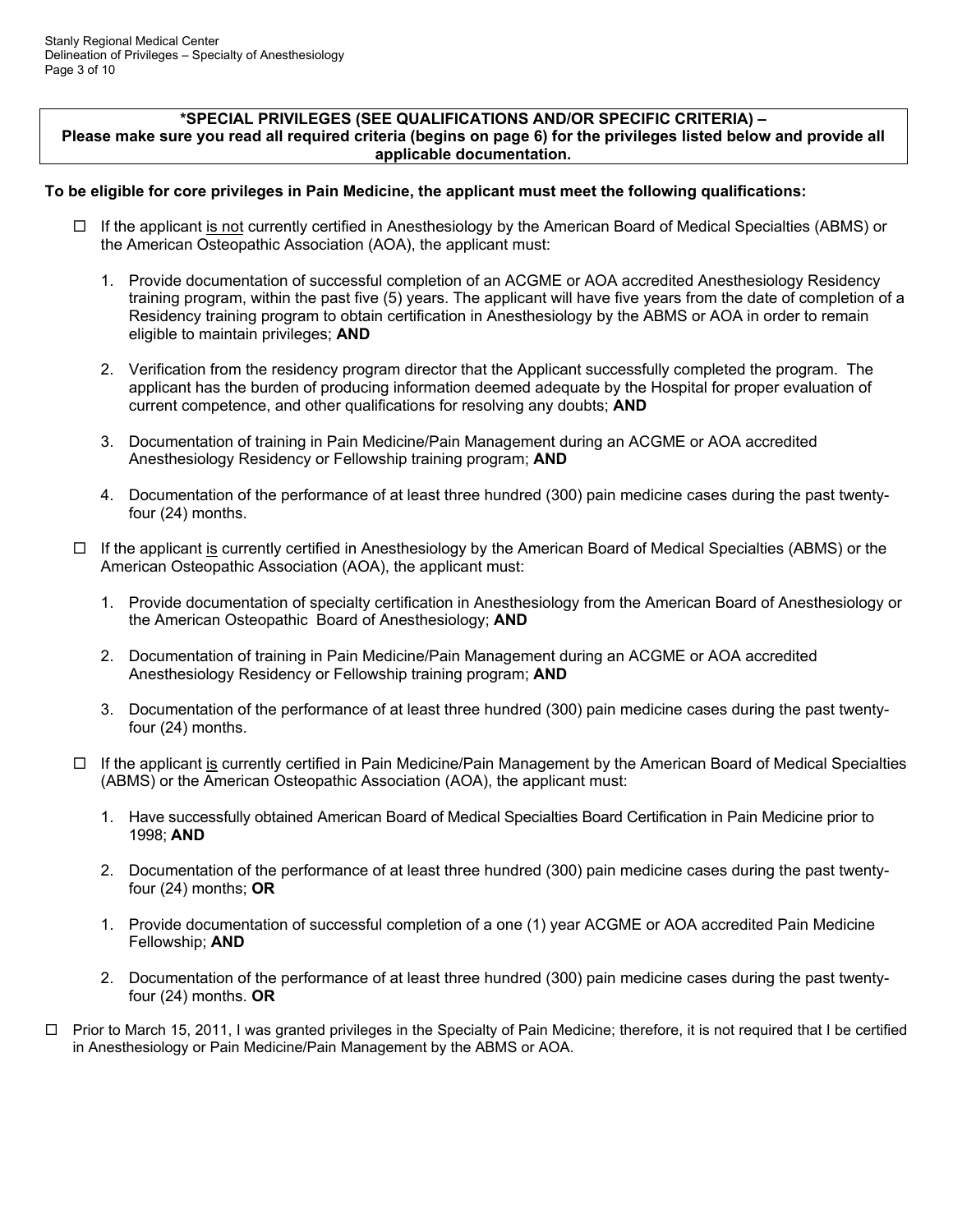| <b>SRMC</b> |            | <b>*PAIN MEDICINE CORE PRIVILEGES</b>                                                                                                                                                                                                                                                                                                                                                                                                                                                                                                                                                                                                                                                                                                                                                                                                                                                                                                                                                                                                                                                                                                                                                                                                                                                                                                                                                                                                                                        |               |             |                 |  |  |  |  |  |
|-------------|------------|------------------------------------------------------------------------------------------------------------------------------------------------------------------------------------------------------------------------------------------------------------------------------------------------------------------------------------------------------------------------------------------------------------------------------------------------------------------------------------------------------------------------------------------------------------------------------------------------------------------------------------------------------------------------------------------------------------------------------------------------------------------------------------------------------------------------------------------------------------------------------------------------------------------------------------------------------------------------------------------------------------------------------------------------------------------------------------------------------------------------------------------------------------------------------------------------------------------------------------------------------------------------------------------------------------------------------------------------------------------------------------------------------------------------------------------------------------------------------|---------------|-------------|-----------------|--|--|--|--|--|
|             | $ANS-4*$   | Comprehensive management of acute, chronic and/or cancer pain utilizing a broad range of nerve block<br>procedures to include the performance of nerve blocks with local anesthetics and the use of epidural or<br>intrathecal narcotics, steroids or other agents for pain relief. These privileges include: Sympathetic<br>Ganglion Blocks, Spinal Nerve Blocks, Bursa Injections, Epidural Catheter Placement, Peripheral<br>Nerve/Plexus Catheter Placement, Brachial Plexus Block, Carpal Tunnel Injection, Differential<br>Subarachnoid Block, Epidural Steroid Injections, Regional Injection, Joint Injection, Nerve Root Block<br>(Spinal Somatic block, Paravetebral Spinal Somatic Block), **Intra-Discal procedures, Paravetebral<br>Sympathetic block, Intramuscular Injections, Pump Refill, Peripheral Nerve Block, Scar Neuroma<br>Injection, Trigger Point Injection, Bursa Injection, Botox Injection Therapy, Cryoablation, and<br>Radiofrequency lesioning. The management of problems in pain relief and spasticity to include the use<br>of nerve blocks with lytic agents such as phenol or alcohol, or neuro augmentation with spinal cord or<br>peripheral nerve stimulation.<br>** Intradiscal procedures for the purposes of this document are defined as:<br>Needle-based Percutaneous with no open incision<br>Does not utilize retained material<br>May be diagnostic (ex. Discography) or therapeutic (ex. Percutaneous mechanical or thermal |               |             |                 |  |  |  |  |  |
| <b>SRMC</b> |            | <b>PAIN MEDICINE</b><br><b>SPECIAL PRIVILEGES</b>                                                                                                                                                                                                                                                                                                                                                                                                                                                                                                                                                                                                                                                                                                                                                                                                                                                                                                                                                                                                                                                                                                                                                                                                                                                                                                                                                                                                                            | <b>NUMBER</b> | <b>YEAR</b> | <b>LOCATION</b> |  |  |  |  |  |
|             | $ANS-4A*$  | Percutaneous Vertebroplasty                                                                                                                                                                                                                                                                                                                                                                                                                                                                                                                                                                                                                                                                                                                                                                                                                                                                                                                                                                                                                                                                                                                                                                                                                                                                                                                                                                                                                                                  |               |             |                 |  |  |  |  |  |
|             | $ANS-4B*$  | Spinal Cord Stimulator Implantation                                                                                                                                                                                                                                                                                                                                                                                                                                                                                                                                                                                                                                                                                                                                                                                                                                                                                                                                                                                                                                                                                                                                                                                                                                                                                                                                                                                                                                          |               |             |                 |  |  |  |  |  |
|             | $ANS-4C^*$ | Intrathecal Pump Implantation                                                                                                                                                                                                                                                                                                                                                                                                                                                                                                                                                                                                                                                                                                                                                                                                                                                                                                                                                                                                                                                                                                                                                                                                                                                                                                                                                                                                                                                |               |             |                 |  |  |  |  |  |
|             | $ANS-4D^*$ | Indirect decompression for spinal<br>stenosis                                                                                                                                                                                                                                                                                                                                                                                                                                                                                                                                                                                                                                                                                                                                                                                                                                                                                                                                                                                                                                                                                                                                                                                                                                                                                                                                                                                                                                | 5             |             |                 |  |  |  |  |  |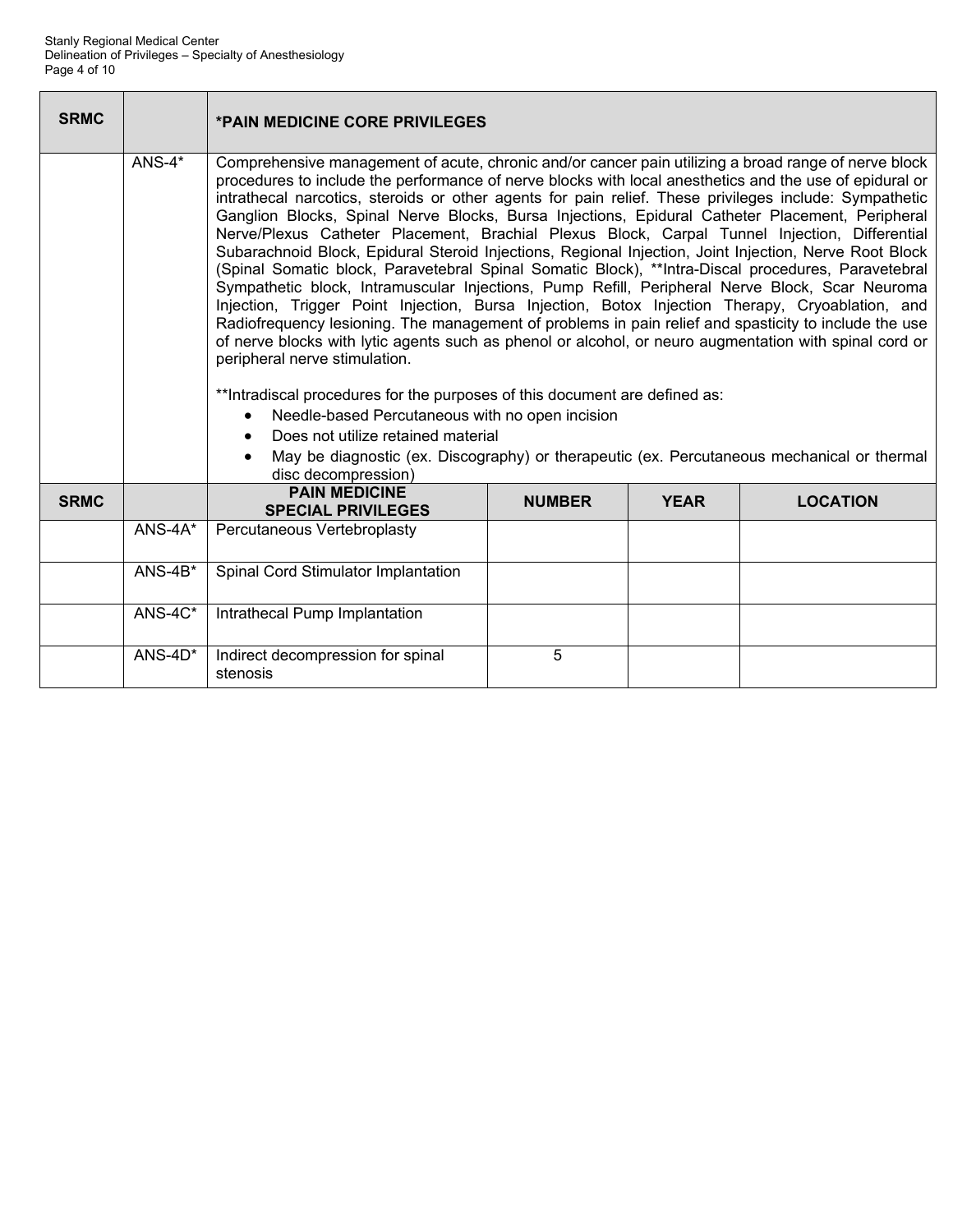| <b>SRMC</b> |          | ULTRASOUND GUIDANCE<br><b>PRIVILEGES</b>                                          | <b>MINIMUM</b><br><b>NUMBER</b><br><b>PERFORMED</b> | <b>NUMBER</b> | <b>YEAR</b> | <b>LOCATION</b> |
|-------------|----------|-----------------------------------------------------------------------------------|-----------------------------------------------------|---------------|-------------|-----------------|
|             | US-1 $*$ | Ultrasound Guidance For Non-<br>Diagnostic (Directional/ Therapeutic)<br>Use Only | 10                                                  |               |             |                 |

 $\Box$  I hereby request privileges to perform ultrasound quidance for non-diagnostic directional/therapeutic use only for the following procedures and have enclosed evidence of certification of my training as follows:

## APPLICANT MUST:

- 1. Privileges granted prior to 09/14/2010; **OR**
- 2. Submit a written request to use ultrasound. Also list type(s) of procedures for which privileges are requested (example: thoracentesis and paracentesis); **AND**
- 3. Either
	- (a) Show evidence of qualification by completion of a formal training program in an approved residency program; **OR**
	- (b) Show evidence of attending a CME Accreditation course on the use of ultrasound in which privileges are requested, as well as evidence of hands-on experience; **OR**

 \_\_\_\_\_\_\_\_\_\_\_\_\_\_\_\_\_\_\_\_\_\_\_\_\_\_\_\_\_\_\_\_\_\_\_\_\_\_\_\_\_\_\_\_\_\_\_\_\_\_\_\_\_\_\_\_\_\_\_\_\_\_\_\_\_\_\_\_\_\_\_\_\_\_\_\_\_\_\_\_\_\_\_\_\_ \_\_\_\_\_\_\_\_\_\_\_\_\_\_\_\_\_\_\_\_\_\_\_\_\_\_\_\_\_\_\_\_\_\_\_\_\_\_\_\_\_\_\_\_\_\_\_\_\_\_\_\_\_\_\_\_\_\_\_\_\_\_\_\_\_\_\_\_\_\_\_\_\_\_\_\_\_\_\_\_\_\_\_\_\_

- (c) Submit documentation log book of 10 cases in which small parts ultrasound scanner was utilized; **OR**
- (d) Show evidence of participation in a CHS mini-course through the Department of Internal Medicine or Emergency Medicine; confirming the ability to identify the pertinent structures.

In reviewing requests for privileges, the Credentials Committee will determine if the course content and hands-on experience are judged to be satisfactory for the recommendation of privileges.

- I. Residency (if completed within the past twenty-four (24) months) Please include the location, dates, type of residency and the name and address of the practitioner responsible for your training.
- II. Post Graduate Program Please include course description, copy of course certificate and the name and address of the practitioner responsible for your training.

 $\mathcal{L}_\mathcal{L} = \mathcal{L}_\mathcal{L} = \mathcal{L}_\mathcal{L} = \mathcal{L}_\mathcal{L} = \mathcal{L}_\mathcal{L} = \mathcal{L}_\mathcal{L} = \mathcal{L}_\mathcal{L} = \mathcal{L}_\mathcal{L} = \mathcal{L}_\mathcal{L} = \mathcal{L}_\mathcal{L} = \mathcal{L}_\mathcal{L} = \mathcal{L}_\mathcal{L} = \mathcal{L}_\mathcal{L} = \mathcal{L}_\mathcal{L} = \mathcal{L}_\mathcal{L} = \mathcal{L}_\mathcal{L} = \mathcal{L}_\mathcal{L}$ 

III. CASE EXPERIENCE AT OTHER HOSPITALS: Please provide a list of cases and the name and address of the proctoring physician(s).

\_\_\_\_\_\_\_\_\_\_\_\_\_\_\_\_\_\_\_\_\_\_\_\_\_\_\_\_\_\_\_\_\_\_\_\_\_\_\_\_\_\_\_\_\_\_\_\_\_\_\_\_\_\_\_\_\_\_\_\_\_\_\_\_\_\_\_\_\_\_\_\_\_\_\_\_\_\_\_\_\_\_\_\_\_\_\_\_\_\_\_\_\_\_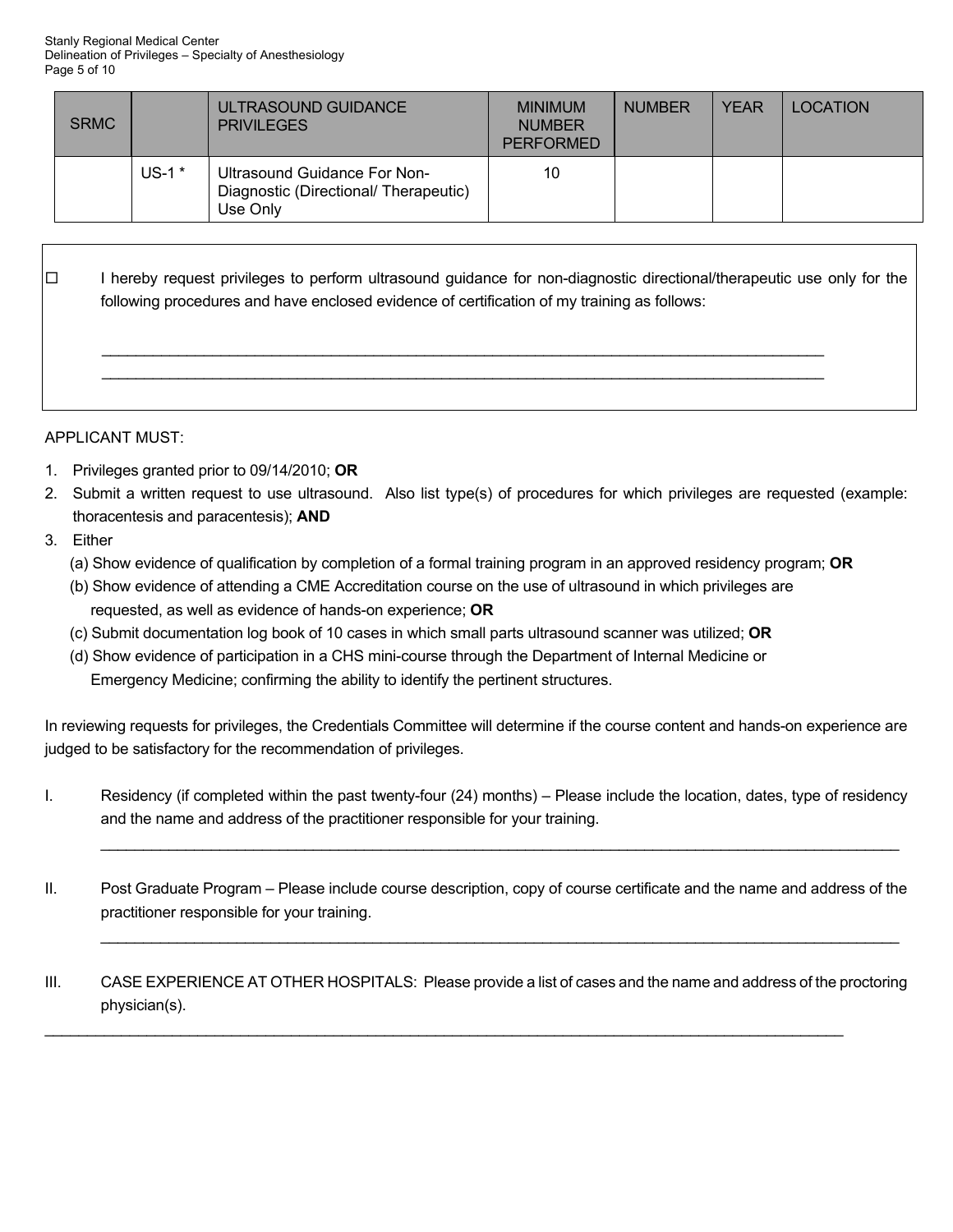## **PRIVILEGES REQUESTED BY:**

I have requested only those privileges for which by education, training, current experience, and demonstrated performance I am qualified to perform, and that I wish to exercise at Carolinas HealthCare System Stanly, and;

I understand that:

- (a) In exercising any clinical privileges granted, I am constrained by hospital and medical staff policies and rules applicable generally and any applicable to the particular situation.
- (b) Any restriction on the clinical privileges granted to me is waived in an emergency situation and in such a situation my actions are governed by the applicable section of the medical staff bylaws or related documents.

| Signature  | Date |  |
|------------|------|--|
| Print Name |      |  |

I have reviewed the requested clinical privileges and supporting documentation for the above named applicant and recommend action on the privileges as noted above.

\_\_\_\_\_\_\_\_\_\_\_\_\_\_\_\_\_\_\_\_\_\_\_\_\_\_\_\_\_\_\_\_\_\_\_\_\_\_\_\_\_\_\_\_\_\_\_\_\_\_\_\_\_\_\_\_\_\_\_\_\_\_\_ \_\_\_\_\_\_\_\_\_\_\_\_\_\_\_\_\_\_\_\_\_\_\_\_

Chief, Department of Anesthesia Date Carolinas HealthCare System Stanly

Approval by the Carolinas HealthCare System Stanly – Approval by the Board of Commissioners: 06/2019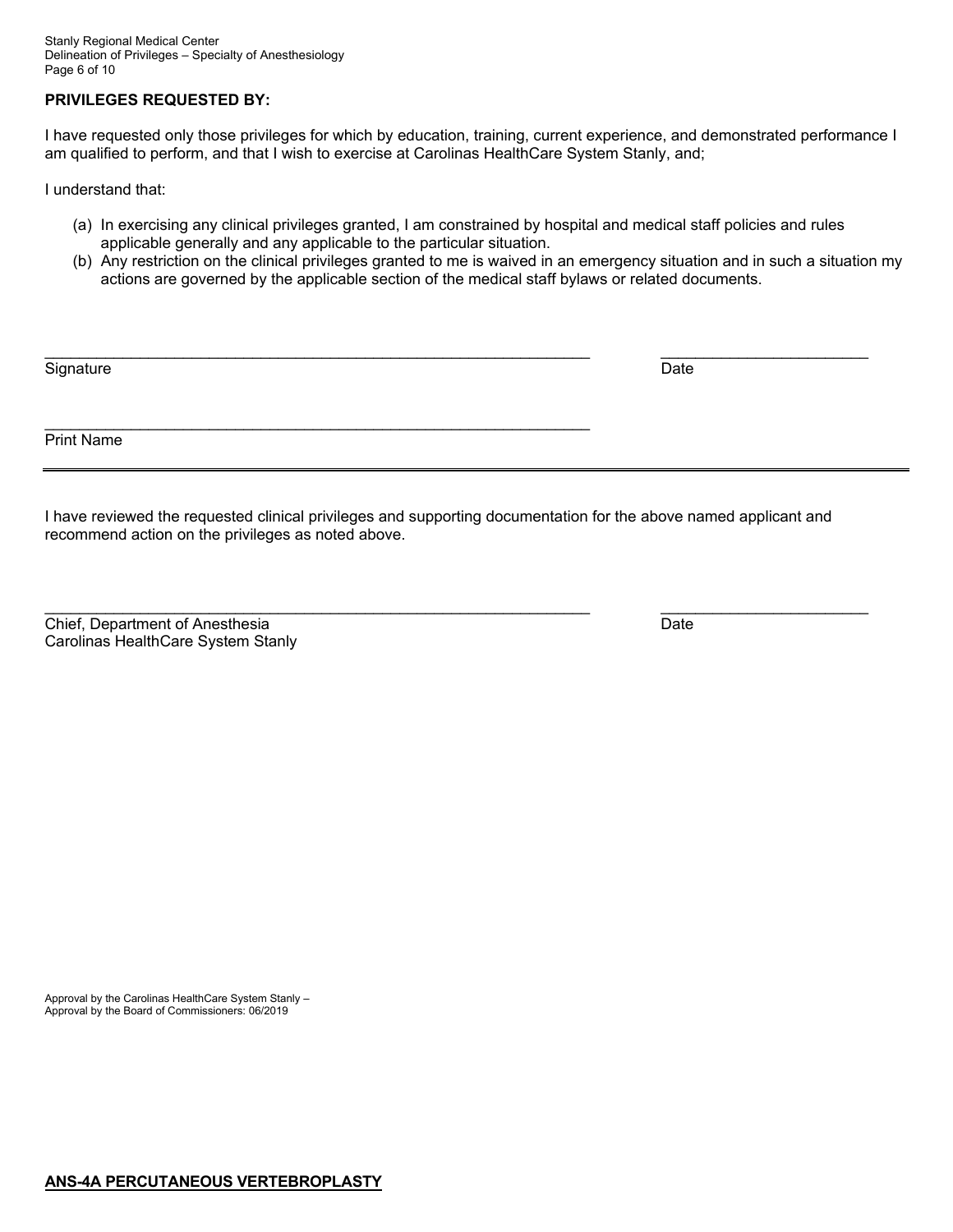## DEFINITION OF PROCEDURE:

Percutaneous injection of bone cement such as PMMA (Polymethylmethacrylate) into the affected vertebral body. Primary indications include painful osteoporotic compression fractures refractory to medical therapy, and osteolytic vertebral body lesions such as metastatic cancer. Fluoroscopic or CT guidance of a transpedicular or direct corporal puncture approach is essential for patient safety, along with active fluoroscopic monitoring during the cement injection. Percutaneous techniques which involve restoration of vertebral body height (Kyphoplasty) are not part of this privilege.

### SPECIFIC SKILLS TRAINING AND CREDENTIALS NEEDED:

In order to meet requirements for privileges to perform Percutaneous Vertebroplasty, the applicant must:

- $\Box$  If the applicant is not currently board certified by the American Board of Anesthesiology or the American Osteopathic Association (AOA), provide documentation of successful completion of an ACGME or AOA accredited Residency training program within the past five (5) years to include documentation of training in Pain Medicine/Pain Management; **AND** 
	- 1. Apply for and meet the necessary criteria to be granted privileges for Pain Medicine Core Privileges (ANS-4); **AND**
	- 2. Provide documentation from the Director of the applicant's Residency training program that he/she has successfully performed ten (10) Vertebroplasty procedures and is competent in its performance; **OR**
- $\Box$  If the applicant is currently certified in Anesthesiology or Pain Medicine/Pain Management by the American Board of Medical Specialties (ABMS) or the American Osteopathic Association (AOA), the applicant must provide documentation of certification; **AND**
	- 1. Apply for and meet the necessary criteria to be granted privileges for Pain Medicine Core Privileges (ANS-4); **AND**
	- 2. If training for Vertebroplasty was not included in Residency or Fellowship training, applicant must have successfully completed an Accreditation Council for Continuing Medical Education (ACCME) Course in Vertebroplasty; **AND**
	- 3. Provide documentation of completion of ten (10) Vertebroplasty procedures with acceptable outcomes within the past twelve (12) months ; **OR**
- $\Box$  If the applicant is currently certified in Anesthesiology or Pain Medicine/Pain Management by the American Board of Medical Specialties (ABMS) or the American Osteopathic Association (AOA), the applicant must provide documentation of certification; **AND**
	- 1. Apply for and meet the necessary criteria to be granted privileges for Pain Medicine Core Privileges (ANS-4); **AND**
	- 2. If training for Vertebroplasty was not included in Residency or Fellowship training, applicant must have successfully completed an Accreditation Council for Continuing Medical Education (ACCME) Course in Vertebroplasty; **AND**
	- 3. Provide documentation of successful completion of (10) Vertebroplasty procedures within the past twelve (12) months with acceptable outcomes proctored by a physician who is currently credentialed to perform this procedure.

CRITERIA FOR MAINTENANCE OF PRIVILEGES (TO BE REVIEWED AT THE TIME OF REAPPOINTMENT) Applicants must demonstrate that they have maintained competency by showing evidence that they have successfully performed at least ten (10) percutaneous vertebroplasty procedures in the past 24 months. Procedure specific Continuing Medical Education is encouraged, but not required.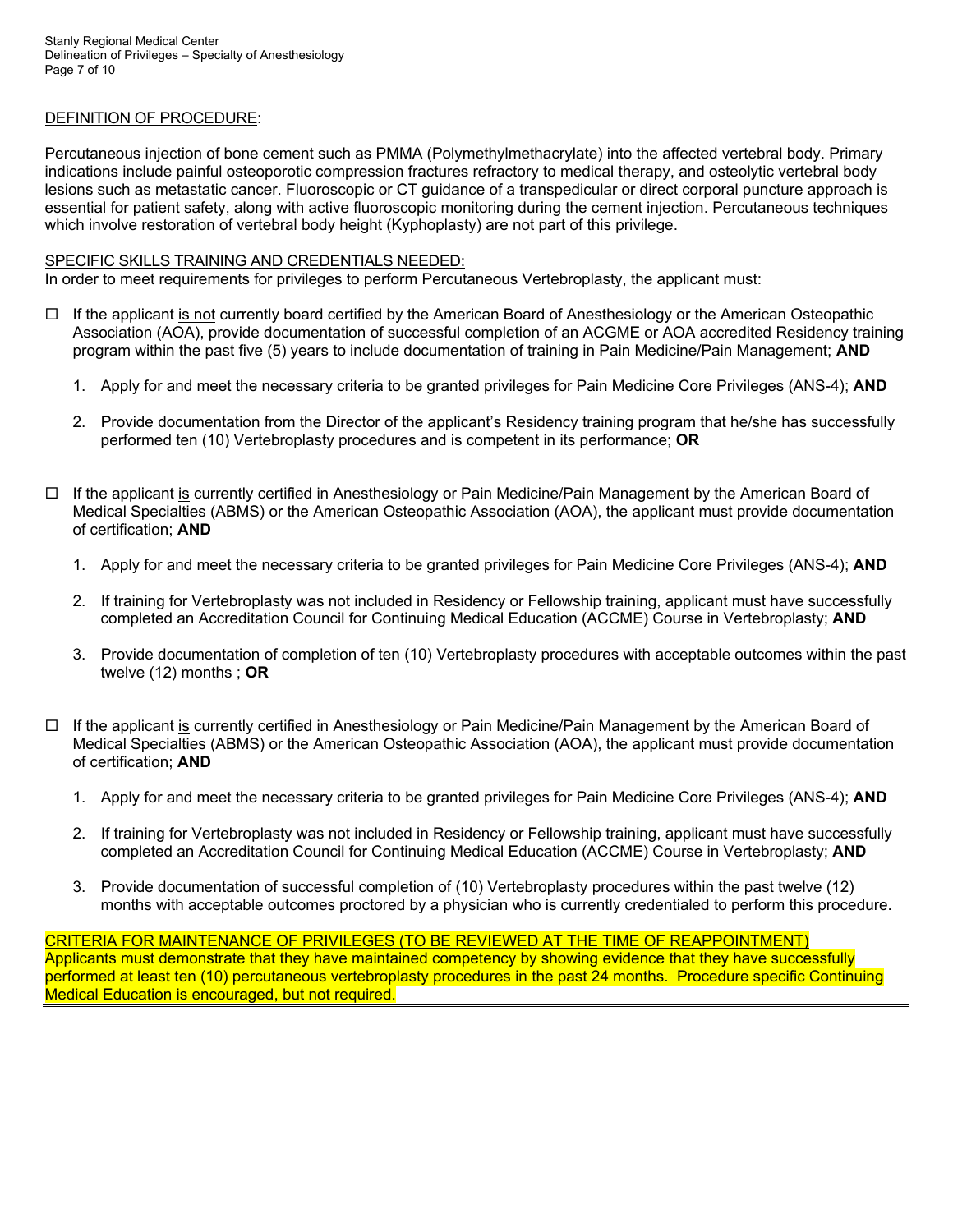# **ANS-2B SPINAL CORD STIMULATOR IMPLANTATION**

## DEFINITION OF PROCEDURE:

Spinal Cord Stimulator Implantations send electrical charges to the spinal cord, which blocks some, but not all types of pain. Stimulators can be external or implanted. With implantable systems, the power source and leads are implanted in the patient. Leads are placed in the epidural space, or the area above the spinal column, and are connected to the generator/receiver, which is placed in the abdomen. When the generator/receiver is turned on, the electrical energy is sent through the leads to the electrodes that stimulate nerve fibers with a mild shock, which interrupts the pain signal being sent to the brain. The Stimulation effectively replaces pain messages with a more pleasant sensation called parethesia. Patients control the amplitude and length of stimulation with a handheld controller.

# SPECIFIC SKILLS TRAINING AND CREDENTIALS NEEDED:

The applicant understands the indications and complications of spinal cord stimulators and is facile in the placement and management of these devices.

# CREDENTIALS REQUIRED:

In order to meet requirements for privileges to perform Spinal Cord Stimulator Implantation, the applicant must:

- $\Box$  If the applicant is not currently board certified by the American Board of Anesthesiology or the American Osteopathic Association (AOA), provide documentation of successful completion of an ACGME or AOA accredited Anesthesiology Residency training program within the past five (5) years to include documentation of training in Pain Medicine/Pain Management; **AND**
	- 1. Apply for and meet the necessary criteria to be granted privileges for Pain Medicine Core Privileges (ANS-2); **AND**
	- 2. Provide documentation from the Director of the applicant's Residency training program that he/she has successfully performed six (6) Spinal Cord Stimulator Implantation procedures and is competent in its performance.
- $\Box$  If the applicant is currently certified in Anesthesiology or Pain Medicine/Pain Management by the American Board of Medical Specialties (ABMS) or the American Osteopathic Association (AOA), the applicant must provide documentation of certification; **AND**
	- 1. Apply for and meet the necessary criteria to be granted privileges for Pain Medicine Core Privileges (ANS-2); **AND**
	- 2. Provide documentation that he/she has successfully performed six (6) Spinal Cord Stimulator Implantation procedures and is competent in its performance within the past twelve (12) months. Initial applicants must provide documentation from the director of the applicant's most recent hospital affiliation that evaluates the competency and successful completion of the performance of Spinal Cord Stimulator Implantations; **OR**
	- 1. Apply for and meet the necessary criteria to be granted privileges for Pain Medicine Core Privileges (ANS-2); **AND**
	- 2. Provide documentation that he/she has successfully completed a manufacturers training course on Spinal Cord Stimulator Implantations to included documentation of the performance of twelve (12) procedures in the past twelve (12) months. Provide documentation from manufacture that evaluates competency and indicates successful completion of training course.

CRITERIA FOR MAINTENANCE OF PRIVILEGES (TO BE REVIEWED AT THE TIME OF REAPPOINTMENT) Applicants must be able to demonstrate competence by showing evidence that they have implanted at least six (6) Spinal Cord Stimulator Implantations during the past twenty-four (24) months. Procedure specific Continuing Medical Education is encouraged, but not required.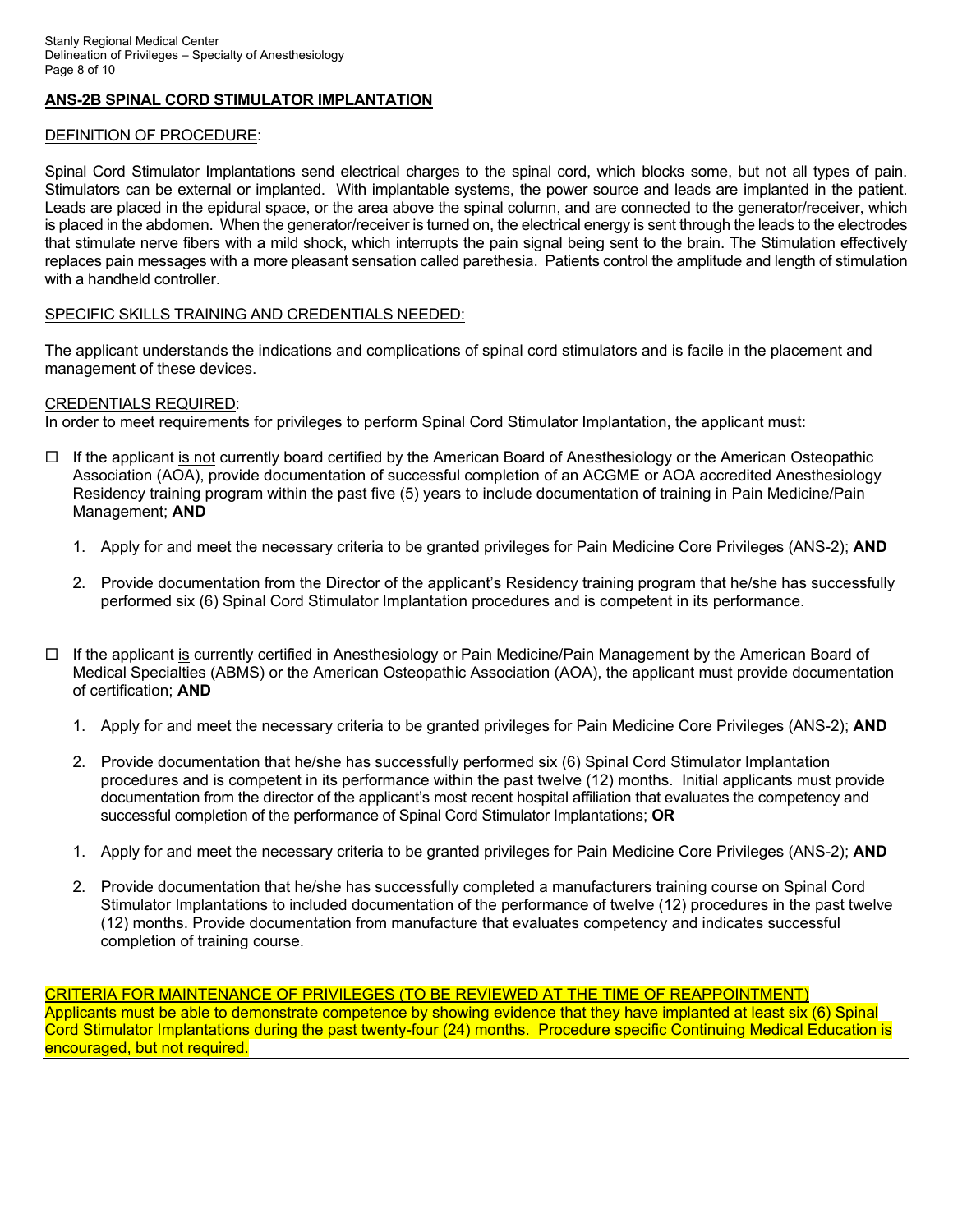## **ANS-2C INTRATHECAL PUMP IMPLANTATION**

## DEFINITION OF PROCEDURE:

The delivery of medication into the body's cerebral spinal fluid using a surgically implanted pump. It is a treatment used for spasticity that results from a disorder of, or injury to, the central nervous system. The pump is programmed by a computer to continuously release a specified dose of medication that is determined by the physician. The pump will need to be refilled.

### SPECIFIC SKILLS TRAINING AND CREDENTIALS NEEDED:

The applicant understands the indications and complications of implantable intrathecal infusion pump systems and is facile in the placement and management of these devices.

### CREDENTIALS REQUIRED:

In order to meet requirements for privileges to perform Intrathecal Pump Implantation, the applicant must:

- $\Box$  If the applicant is not currently board certified in Anesthesiology or Pain Medicine/Pain Management by the American Board of Anesthesiology or the American Osteopathic Association (AOA), provide documentation of successful completion of an ACGME or AOA accredited Anesthesiology Residency training program within the past (5) years to include documentation of training in Pain Medicine/Pain Management; **AND**
	- 1. Apply for and meet the necessary criteria to be granted privileges for Pain Medicine Core Privileges (ANS-2); **AND**
	- 2. Provide documentation from the Director of the applicant's Residency training program that he/she has successfully performed six (6) Intrathecal Pump Implantation procedures and is competent in its performance; **OR**
- □ If the applicant is currently certified in Anesthesiology or Pain Medicine/Pain Management by the American Board of Medical Specialties (ABMS) or the American Osteopathic Association (AOA), the applicant must provide documentation of certification; **AND**
	- 1. Apply for and meet the necessary criteria to be granted privileges for Pain Medicine Core Privileges (ANS-2); **AND**
	- 2. Provide documentation that he/she has successfully performed six (6) Intrathecal Pump Implantation procedures and is competent in its performance within the past twelve (12) months. Provide documentation from the director of the applicant's most recent hospital affiliation that evaluates the competency and successful completion of the performance of Intrathecal Pump Implantation procedures.

CRITERIA FOR MAINTENANCE OF PRIVILEGES (TO BE REVIEWED AT THE TIME OF REAPPOINTMENT) Applicants must demonstrate that they have maintained competency by showing evidence that they have successfully performed at least six (6) intrathecal pump implantations procedures in the past twenty-four (24) months. Procedure specific Continuing Medical Education is encouraged, but not required.